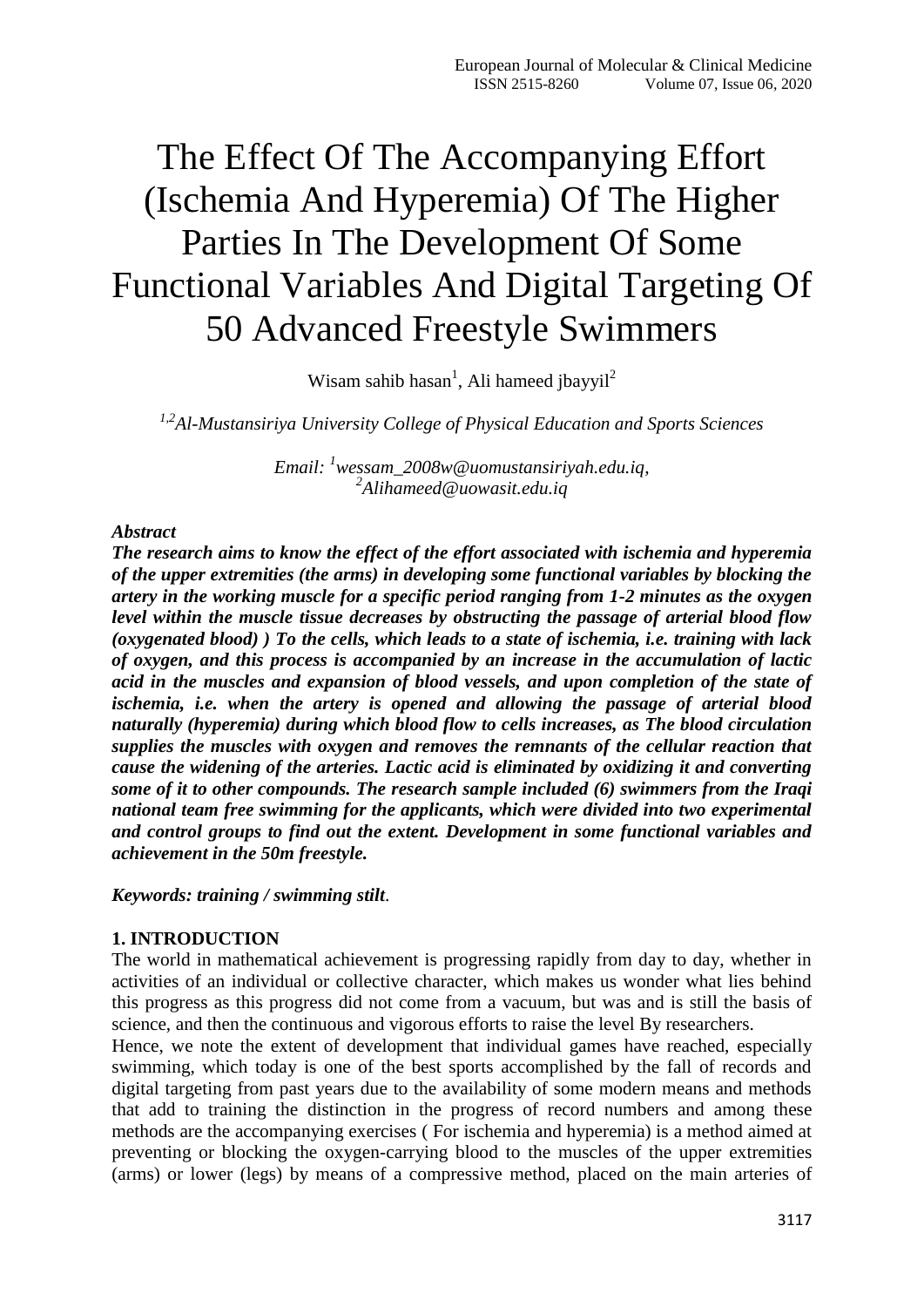those extremities, in order for a condition called Ischemia to occur, and to give Accompanying physical pregnancy (physical exercises), and then lifting the method of pressure to cause the so-called state of hyperemia (an increase in the rate of blood flow to the organ after a temporary closure of the arterial flow rate of that organ) so that he can develop the athlete's ability to functionally and thus achieve better achievement.

Research problem

Swimming is one of the sports that progresses and rises quickly at the Arab, Asian and global levels, as noted, but it did not get much luck from researchers in Iraq to advance it as required, but training must be based on sound foundations in the components of the training load and the relationship between them during training And competition in the internal body systems as well as biochemical and physiological indicators as a result of physical effort and how to work on its adaptation, so the researcher decided to address this problem by studying the associated effort (for ischemia and hyperemia) and its effect on the upper extremities of the arms and in the development of some functional variables and digital targeting of 50 meter tourists free to serve us The development of this sport, especially free swimming, because of its distinction and progress, and it occupies the first places by digital targeting among other swimmers.

## **2. RESEARCH AIMS**

- To identify the effect of the effort associated (ischemia and hyperemia) of the higher parties in developing some functional variables on the research sample.

- To identify the effect of the associated effort (ischemia and hyperemia) of the higher parties on the achievement of 50 free meters on the research sample

Research hypotheses

1- There are significant differences in favor of the experimental group in the accompanying effort (ischemia and hyperemia) of the higher parties in developing some functional variables on the research sample

2- There are significant differences in favor of the experimental group in the accompanying effort (Ischemia and Hyperemia) of the higher parties to achieve 50 free meters on the research sample

Research areas

The human field: a sample of the Iraqi national team swimmers in the 50m freestyle swimming category.

Spatial area: the Olympic indoor swimming pool.

The temporal domain: from 3/14/2019 - 5/15/2019.

Research Methodology

The researchers chose the experimental method to suit the nature of his research. As the problem addressed by the researcher was imposed on him to prove the hypotheses through experience, as the experimental method is (the most accurate and most adequate types of approaches in reaching accurate and reliable results) 121: 1

The research sample

The research sample included swimmers of the Iraqi national team who were deliberately selected and numbered (6) swimmers as a sample for the research because they were practicing a 100-meter freestyle swimming that suits the idea of the research. Homogeneity of the research sample.

Search devices and tools

-A legal closed swimming pool.

- Electronic stopwatch number (6). (1) Fox / Fox whistle

-Electronic balance to measure weight and height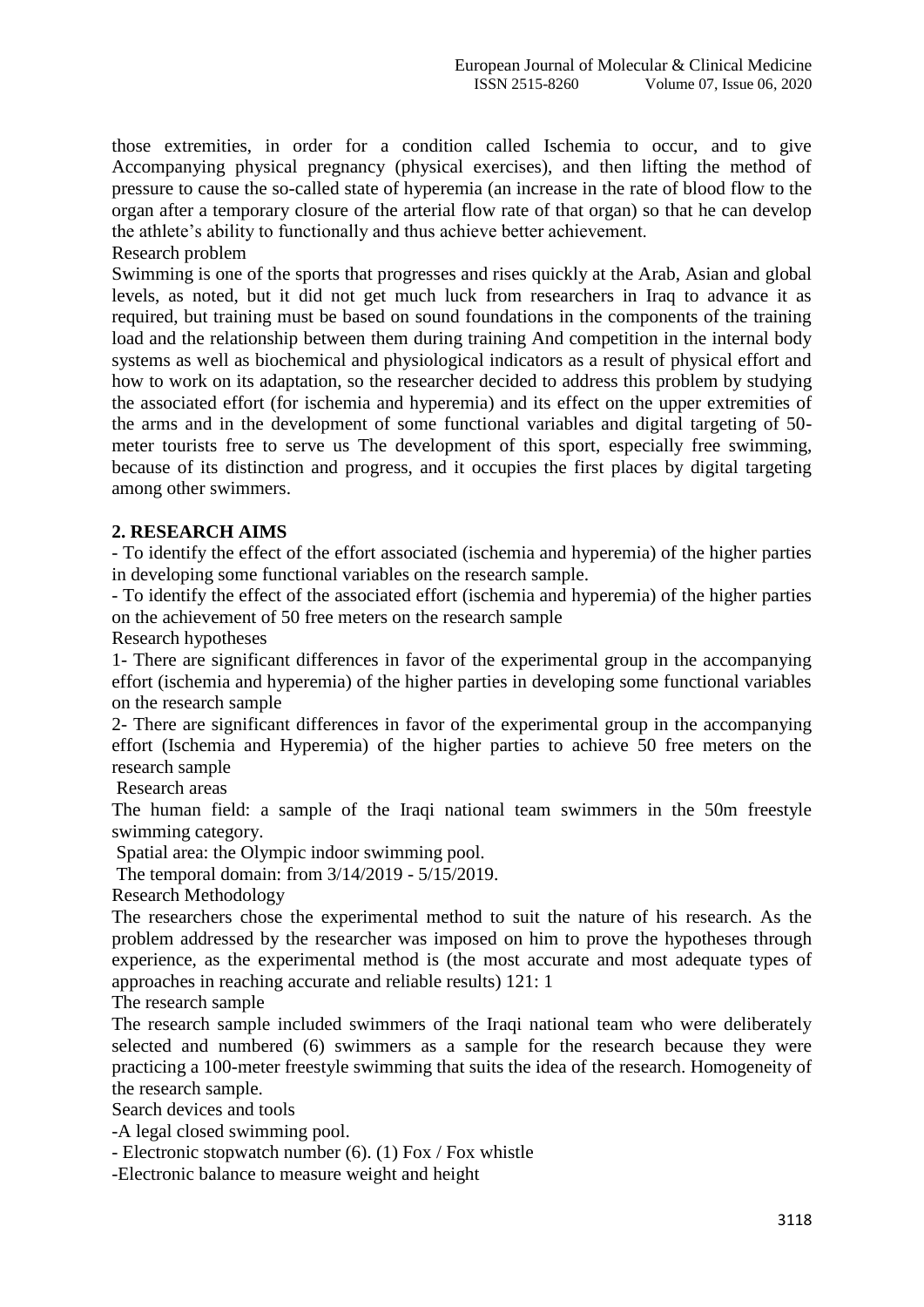- Pressing method (tourniquet) for the upper extremities.

- Medical syringes capacity (5 ml).
- A portable electronic lactic meter (Japanese-made)
- Lactic lion cakes (English made).
- -Regular blood pressure tubes contain preservatives.
- -Medical cotton and sterile materials
- Electronic stopwatch count (6)
- Plaster of different sizes
- -A form for recording test and measurement results of the sample.

Tests used in research:

The researcher used the following tests to suit their research procedures. The test description follows.

Post-mortem HR measurement:

- Name of the test / heart rate test immediately after the exertion

The aim of the test is to correct the heart rate per minute

Description of the test performance / measurement is done using an oximeter device placed on the index finger and then the number of heartbeats per minute is calculated

CPK test:

- Name of the test / creatine phosphokinase enzyme test

The purpose of the test / to know the levels of this enzyme in the blood.

- Description of the performance of the test / it is measured by drawing (5CC) blood from the player from the vein in the left hand and then placing it in a special tube containing an anticlotting substance and then transferring it to the laboratory to be chemically treated to extract the proportions

LA test:

- Test name / Lactic Acid Enzyme Concentration Test

The aim of the test / to know the levels of lactic in the blood.

Description of the performance of the test / is measured by drawing blood from the player with an amount of (5CC) from the vein in the left hand and then placing it in a special tube containing an anti-clotting substance and then transporting it to the laboratory for chemically processing it to extract the proportions.

The pretest

On 3/14/2019, the researchers together with the assistant work team, after preparing all the supplies and capabilities needed by the research sample, conducted a pre-test before conducting the first training unit measuring pulse rate per minute, CPK rate and AL concentration, and after that the swimmers conducted a test of 50 free swimming, and then the researcher Write down all the information related to the search variables.

Training curriculum

- The training program was prepared by specialized trainers and under the supervision of the Iraqi Central Swimming Federation. The two researchers did not interfere with the training program, and it relied on the program prepared by the trainers.

3-7 main experience

The two researchers determined the required pressure for the pressure method, and a pressure (120-160 mm Hg) was determined to ensure that ischemia occurred and not to allow blood to pass easily into the blood vessels of the upper extremities.

Then the two researchers prepared a work program for the research by reviewing scientific sources and previous studies and using the opinions of specialists and previous studies, as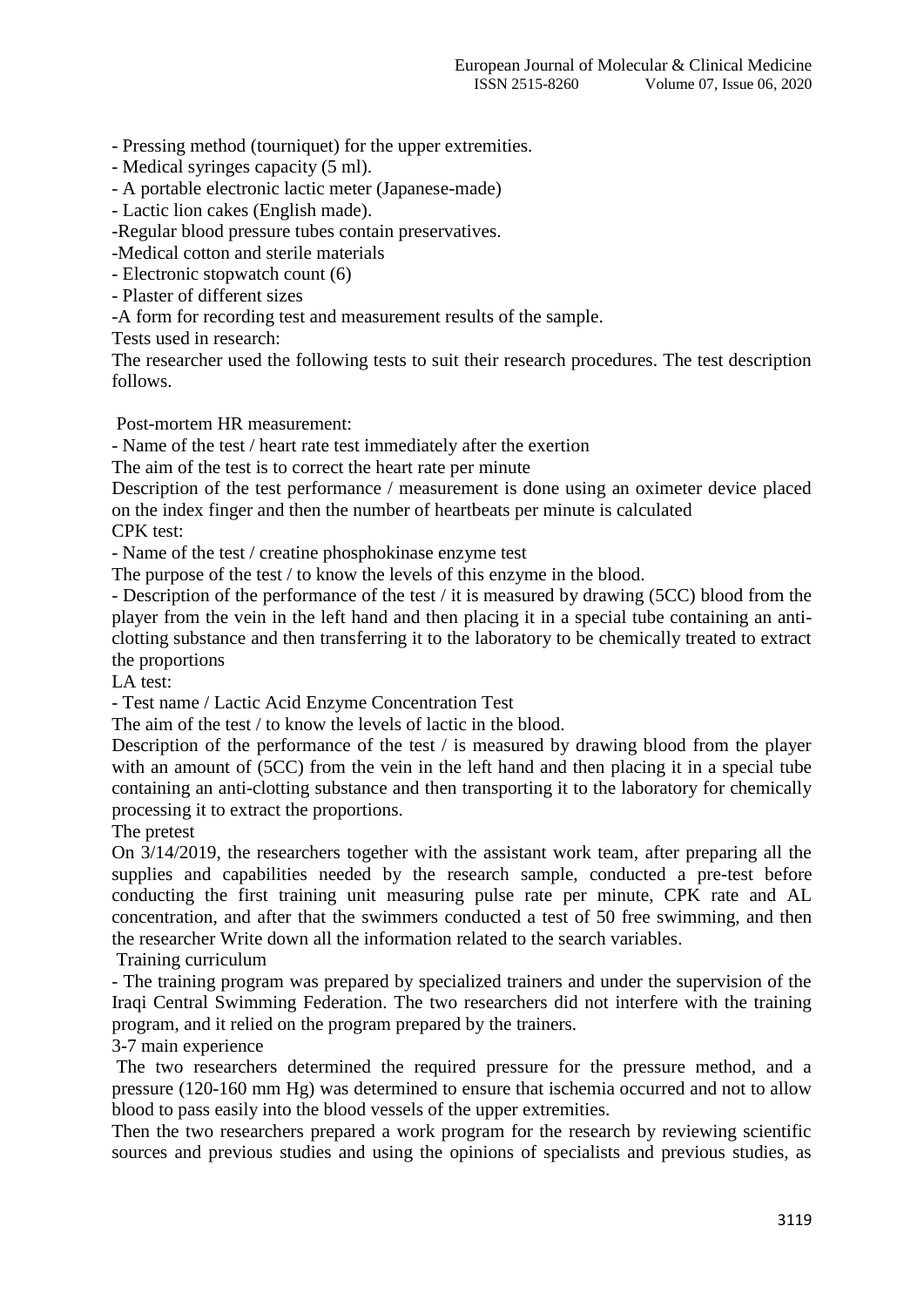they conducted personal interviews with expert experts with doctors in the field of vascular and other specialties.

The program included:

\* - After the swimmers descend the water and warm up, the compressor is attached to the experimental group at 120 mm Hg.

\* - Doing freestyle swimming with medium intensity for a period of 1\_2 minutes until the effort of the experimental group benefited.

\* - After two weeks of work, the pressure is increased to 140 mm Hg, doing freestyle swimming with moderate intensity for 1-2 minutes

In the last (4) weeks, the pressure is increased to 160 mm Hg with high intensity, and a freeswimming session is performed for 1\_2 minutes.

\* - Give a rest for 3 minutes after each pressure with an effort associated with ischemia, and then continue with the training unit prepared by the trainer.

\* - The researcher's experience period in the stage of special preparation for swimmers Post tests

On 15/5/2019 at four in the afternoon in the closed Olympic swimming pool, all the tests were conducted under the same conditions and the auxiliary work team.

Table No. (1) shows the pre -and post- tests of the experimental group of the research variables.

| the tests   | Experimental |            | Experimental |            | T     | Sign |
|-------------|--------------|------------|--------------|------------|-------|------|
|             | group/PRE    |            | group/POST   |            |       |      |
|             | Α            | <b>STD</b> | A            | <b>STD</b> |       |      |
| <b>HR</b>   | 168.8889     | 1.45297    | 164.555      | 1.589      | 3,756 | Sign |
| <b>CPK</b>  | 120.2556     | 1.47388    | 131.428      | 2.249      | 2,857 | Sign |
| AL          | 169.7522     | .80151     | 163.782      | 4.767      | 4,637 | Sign |
| Achievement | 25.9978      | .79265     | 24.548       | 0.857      | 5,178 | Sign |

| Table No. (2) shows the pre- and post- tests for the control group for the research variables |                   |            |                    |            |             |      |  |
|-----------------------------------------------------------------------------------------------|-------------------|------------|--------------------|------------|-------------|------|--|
| the tests                                                                                     | Control group/PRE |            | Control group/POST |            | $\mathbf T$ | Sign |  |
|                                                                                               | A                 | <b>STD</b> |                    | <b>STD</b> |             |      |  |
| <b>HR</b>                                                                                     | 169.6667          | 1.22474    | 168.000            | 1.500      | 1,987       | Sign |  |
| <b>CPK</b>                                                                                    | 120.3378          | 1.79648    | 120.337            | 1.796      | 2,470       | Sign |  |
| AL                                                                                            | 170.6356          | 2.89886    | 167.656            | 2.190      | 2,783       | Sign |  |
| Achievement                                                                                   | 26.1256           | .78801     | 25.304             | 1.706      | 3,654       | Sign |  |

| Table        | (3) | Table (3) shows the arithmetic mean, standard deviations, and (T) value         |
|--------------|-----|---------------------------------------------------------------------------------|
| shows        | the | calculated for the post test and for the experimental and control groups in the |
| arithmetic   |     | tests under study                                                               |
| mean.        |     |                                                                                 |
| standard     |     |                                                                                 |
| deviations,  |     |                                                                                 |
| and          | (T) |                                                                                 |
| value        |     |                                                                                 |
| calculated   |     |                                                                                 |
| for the post |     |                                                                                 |
| test and for |     |                                                                                 |
| the          |     |                                                                                 |
| experimental |     |                                                                                 |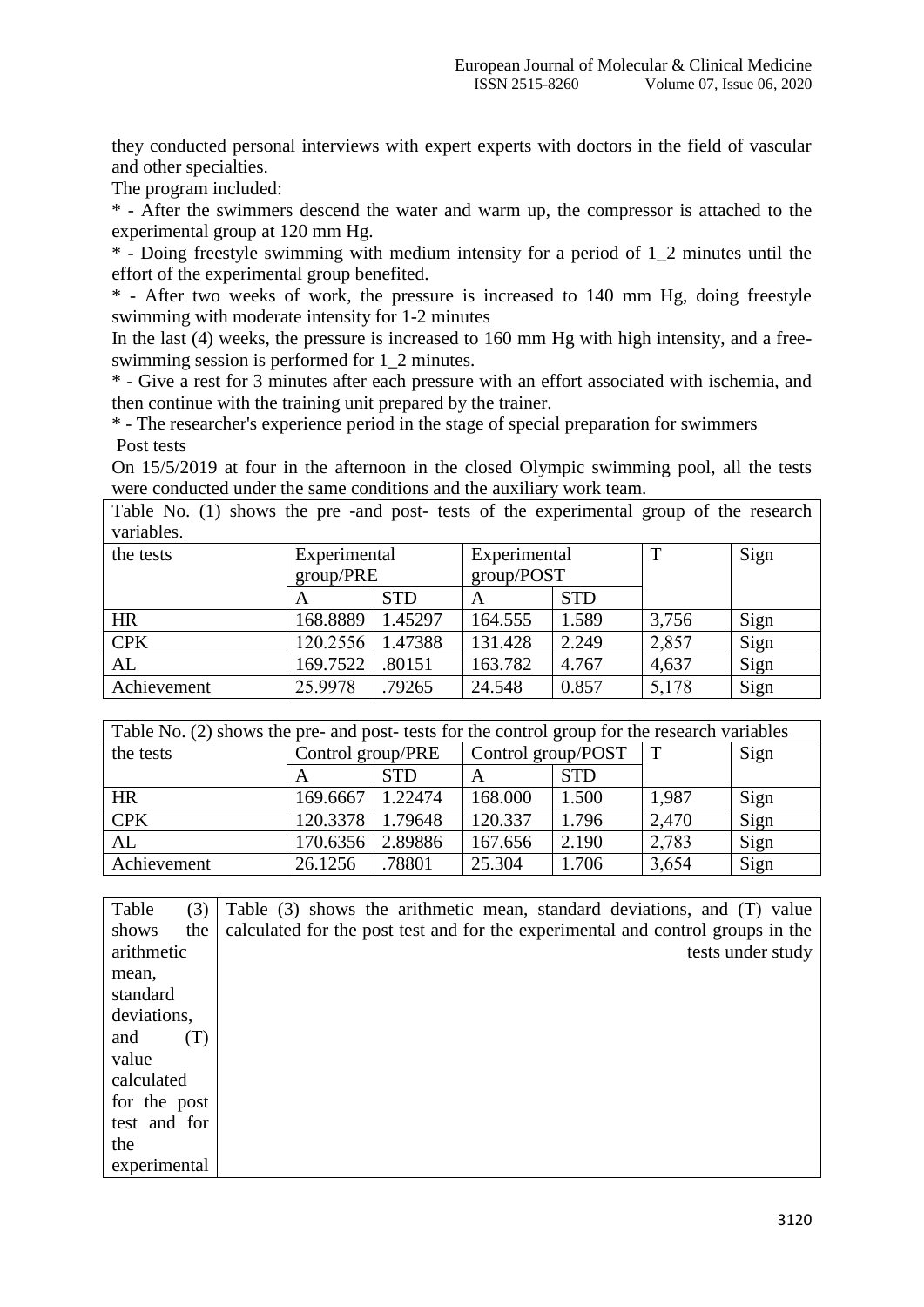| and<br>control<br>groups<br>1n<br>the<br>tests<br>under study. |             |                                               |       |                                          |       |                |      |
|----------------------------------------------------------------|-------------|-----------------------------------------------|-------|------------------------------------------|-------|----------------|------|
|                                                                | the tests   | Experimental<br>group/POST<br><b>STD</b><br>A |       | Control<br>group/POST<br><b>STD</b><br>A |       | T              | Sign |
|                                                                | <b>HR</b>   | 164.555                                       | 1.589 | 168.000                                  | 1.500 | 2,428          | Sign |
|                                                                | <b>CPK</b>  | 131.428                                       | 2.249 | 120.337                                  | 1.796 | 2,196          | Sign |
|                                                                | AL          | 163.782                                       | 4.767 | 167.656                                  | 2.190 | 3,846          | Sign |
|                                                                | Achievement | 24.548                                        | 0.857 | 25.304                                   | 1.706 | $\overline{2}$ | Sign |

In light of the results presented in Table (1, 2, 3) that there are significant differences in the dimension tests of the two groups (experimental and control) in the research variables. (Pulse rate after exertion, CPK enzyme rate and LA concentration in the blood), and the researcher attributes that the reason for the findings of a mechanism regarding pulse rate is that the method is the effort associated with ischemia and hyperemia and the regular distribution of pressure intensity on the arms over a two-month period increased heart efficiency, which improved the rate The pulse per minute is that the set of functional, anatomical and psychological changes that occur to the organs corresponds to the intensity of the training program, for a long period that gives the body of the swimmer functional changes and among those adaptations that occur at the beginning of the effort, such as an increase in the heart rate, in what occurs functional responses During and after the effort are considered primary responses to the stresses or stresses that the swimmer is subjected to, which is called real-time functional adaptation 31: 1, and the rest of the results showed a clear improvement for the experimental group due to the effect of the effort associated with ischemia and hyperemia, which led to an improvement in the achievement of a 50m freestyle swimming and this is what he referred to ( Abu Al-Ela Ahmad Abdel-Fattah and BRENT RUSHALL 2016), "Since in rebuilding ATP, the muscle needs other sources, and these sources are energy fuel and vary according to the speed of providing the required energy, as well as the extent of the need The muscle for oxygen, and these sources are obtained by the swimmer through the metabolism, but these sources need longer chemical processes in order to provide energy, but there is another substance stored in the muscle that the body manufactures and stores in the muscle until it is needed quickly and with the help of stimulating enzymes, as these The substance is composed of phosphate and creatine, and it is called phosphocreatine. The advantage of this substance is that it is very fast in the formation of ATP and does not need oxygen, that is, it is the main energy source in anaerobic work 37: 4.

## **3. CONCLUSIONS**

In light of the scientific results and facts that the researcher has reached in his research, he concluded the following.

1- The method of using the stress associated with ischemia and hyperemia effectively affected the body's functional systems

2- The improvement of the functional apparatus of the swimmer's body had a positive effect on athletic achievement

3- The duration of the experiment was sufficient to develop the functional apparatus of the swimmer's body

Recommendations

In light of the researcher's conclusions, he recommends the following: